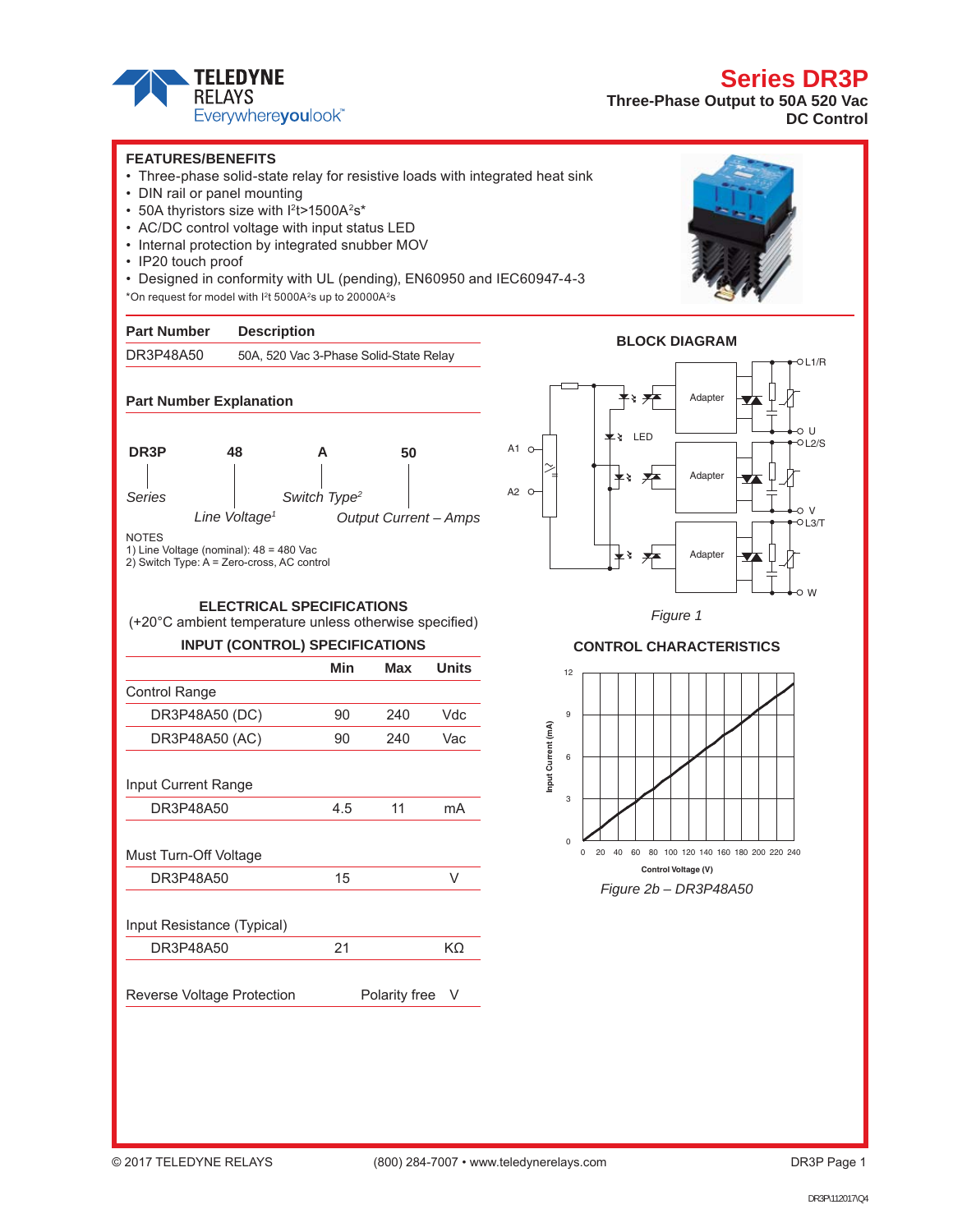## **Series DR3P**



**Three-Phase Output to 50A 520 Vac DC Control**

### **ELECTRICAL SPECIFICATIONS** (+20°C ambient temperature unless otherwise specified)

| <b>OUTPUT (LOAD) SPECIFICATIONS</b>              |      |      |              |  |  |
|--------------------------------------------------|------|------|--------------|--|--|
|                                                  | Min  | Max  | <b>Units</b> |  |  |
| <b>Operating Range</b>                           | 24   | 520  | Vrms         |  |  |
| Peak Voltage                                     |      | 1200 | Vpeak        |  |  |
| <b>Output Current Range</b>                      | .005 | 22   | A            |  |  |
| Maximum Surge Current Rating<br>(Non-Repetitive) |      | 550  | A            |  |  |
| On-State Voltage Drop                            |      | 1.4  | V            |  |  |
| Zero-Cross Window (Typical)                      |      | 35   | V            |  |  |
| Off-State Leakage Current (60 Hz)                |      | 1    | mA           |  |  |
| Turn-On Time (60 Hz)                             |      | 24.9 | ms           |  |  |
| Turn-Off Time (60 Hz)                            |      | 24.9 | ms           |  |  |
| Operating Frequency Range                        | 10   | 400  | Hz           |  |  |
| Off-state dv/dt                                  |      | 500  | V/µs         |  |  |
| Maximum di/dt (Non-Repetitive)                   |      | 50   | $A/\mu s$    |  |  |
| $l2$ t for Match Fusing (<8.3 ms)                |      | 1500 | $A^2S$       |  |  |

### **GENERAL SPECIFICATIONS**

(+20°C ambient temperature unless otherwise specified)

#### **ENVIRONMENTAL SPECIFICATIONS**

|                              | Min  | Max    | Units |
|------------------------------|------|--------|-------|
| <b>Operating Temperature</b> | -40  | $+80$  | °C.   |
| Storage Temperature          | –40  | $+100$ | °C    |
| Input-Output Isolation       | 4000 |        | Vrms  |
| Output-Case Isolation        | 3300 |        | Vrms  |

#### NOTES

1. For additional/custom options, contact factory.



With ventilation in the heat sink (>1m/s)

Working in normal conditions with natural convection

According with IEC60947-4-2 in a closed cabinet without ventilation

*Figure 3*

#### **SURGE CURRENT**





*Figure 5*